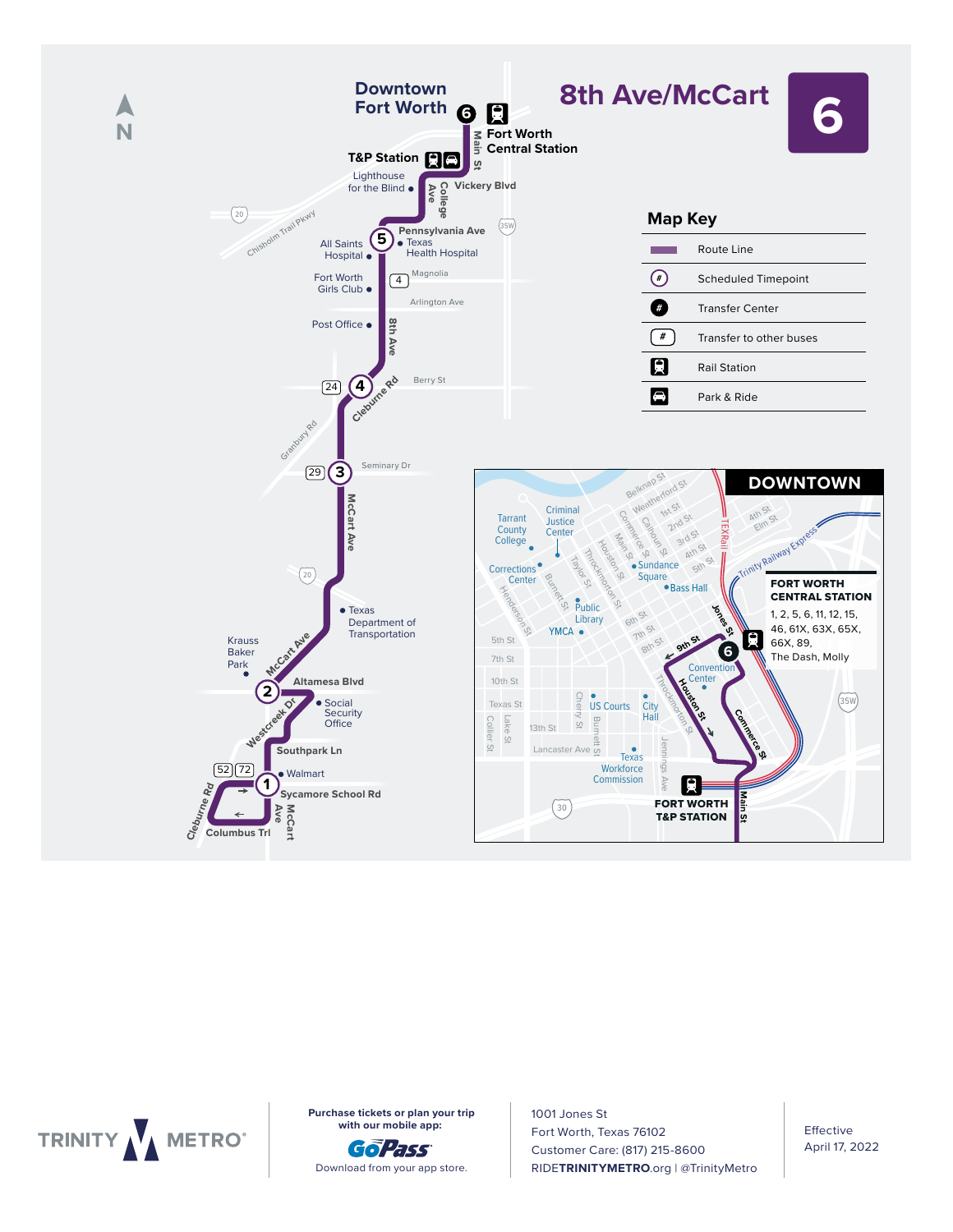## WEEKDAYS

# TO DOWNTOWN TO DOWNTOWN

| <b>WEEKDAYS</b>             |                      |                          |                        |                        |                                                   |                                                   |                        |                          |                      |                         |                             |
|-----------------------------|----------------------|--------------------------|------------------------|------------------------|---------------------------------------------------|---------------------------------------------------|------------------------|--------------------------|----------------------|-------------------------|-----------------------------|
| <b>TO DOWNTOWN</b>          |                      |                          |                        |                        |                                                   | FROM DOWNTOWN                                     |                        |                          |                      |                         |                             |
| Sycamore School<br>& McCart | McCart &<br>Altamesa | McCart &<br>Seminary     | Berry &<br>Cleburne Rd | 8th Ave &<br>Cooper    | Fort Worth<br><b>Central Station</b><br>Bus Bay D | Fort Worth<br><b>Central Station</b><br>Bus Bay D | 8th Ave &<br>Cooper    | Berry &<br>Cleburne Rd   | McCart &<br>Seminary | McCart &<br>Altamesa    | Sycamore School<br>& McCart |
| $\left( 1\right)$           | 2                    | 3                        | $\bm{A}$               | $\widehat{\mathsf{5}}$ | 6                                                 | 6                                                 | $\widehat{\mathsf{S}}$ | $\bm{A}$                 | 3                    | $\widehat{\mathcal{Z}}$ | G)                          |
| 4:29<br>4:59                | 4:38<br>5:08         | 4:46<br>5:16             | 4:53<br>5:23           | 5:04<br>5:34           | 5:12<br>5:42                                      | 5:20<br>5:50                                      | 5:36<br>6:06           | 5:44<br>6:14             | 5:51<br>6:21         | 6:02<br>6:32            | 6:17<br>6:47                |
| 5:29<br>5:59                | 5:38<br>6:08         | 5:46<br>6:16             | 5:53<br>6:23           | 6:04<br>6:34           | 6:12<br>6:42                                      | 6:20<br>6:50                                      | 6:36<br>7:06           | 6:44<br>7:14             | 6:51<br>7:21         | 7:02<br>7:32            | 7:17<br>7:47                |
| 6:29                        | 6:38                 | 6:46                     | 6:53                   | 7:04                   | 7:12                                              | 7:05                                              | 7:21                   | 7:29                     | 7:36                 | 7:47                    | 8:02                        |
| 6:44<br>6:59                | 6:53<br>7:08         | 7:01<br>7:16             | 7:08<br>7:23           | 7:19<br>7:34           | 7:27<br>7:42                                      | 7:20<br>7:35                                      | 7:36<br>7:51           | 7:44<br>7:59             | 7:51<br>8:06         | 8:02<br>8:17            | 8:17<br>8:32                |
| 7:14                        | 7:23                 | 7:31                     | 7:38                   | 7:49                   | 7:57                                              | 7:50                                              | 8:06                   | 8:14                     | 8:21                 | 8:32                    | 8:47                        |
| 7:29                        | 7:38                 | 7:46<br>every 15 minutes | 7:53                   | 8:04                   | 8:12                                              | 8:05                                              | 8:21                   | 8:29<br>every 15 minutes | 8:36                 | 8:47                    | 9:02                        |
| 6:29                        | 6:38                 | 6:46                     | 6:53                   | 7:04                   | 7:12                                              | 6:50                                              | 7:06                   | 7:14                     | 7:21                 | 7:32                    | 7:47                        |
| 6:59                        | 7:08                 | 7:16                     | 7:23                   | 7:34                   | 7:42                                              | 7:20                                              | 7:36                   | 7:44                     | 7:51                 | 8:02                    | 8:17                        |
| 7:29<br>7:59                | 7:38<br>8:08         | 7:46<br>8:16             | 7:53<br>8:23           | 8:04<br>8:34           | 8:12<br>8:42                                      | 7:50<br>8:20                                      | 8:06<br>8:36           | 8:14<br>8:44             | 8:21<br>8:51         | 8:32<br>9:02            | 8:47<br>9:17                |
| 8:29                        | 8:38                 | 8:46                     | 8:53                   | 9:04                   | 9:12                                              | 8:50                                              | 9:06                   | 9:14                     | 9:21                 | 9:32                    | 9:47                        |
| 8:59<br>9:29                | 9:08<br>9:38         | 9:16<br>9:46             | 9:23<br>9:53           | 9:34<br>10:04          | 9:42<br>10:12                                     | 9:20<br>9:50                                      | 9:36<br>10:06          | 9:44<br>10:14            | 9:51<br>10:21        | 10:02<br>10:32          | 10:17<br>10:47              |
| 9:59<br>10:29               | 10:08<br>10:38       | 10:16<br>10:46           | 10:23<br>10:53         | 10:34<br>11:04         | 10:42<br>11:12                                    | 10:20<br>10:50                                    | 10:36<br>11:06         | 10:44<br>11:14           | 10:51<br>11:21       | 11:02<br>11:32          | 11:17<br>11:47              |

AM Times | PM Times



**Purchase tickets or plan your trip with our mobile app:** 



1001 Jones St Fort Worth, Texas 76102 Customer Care: (817) 215-8600 RIDE**TRINITYMETRO**.org | @TrinityMetro

Effective April 17, 2022